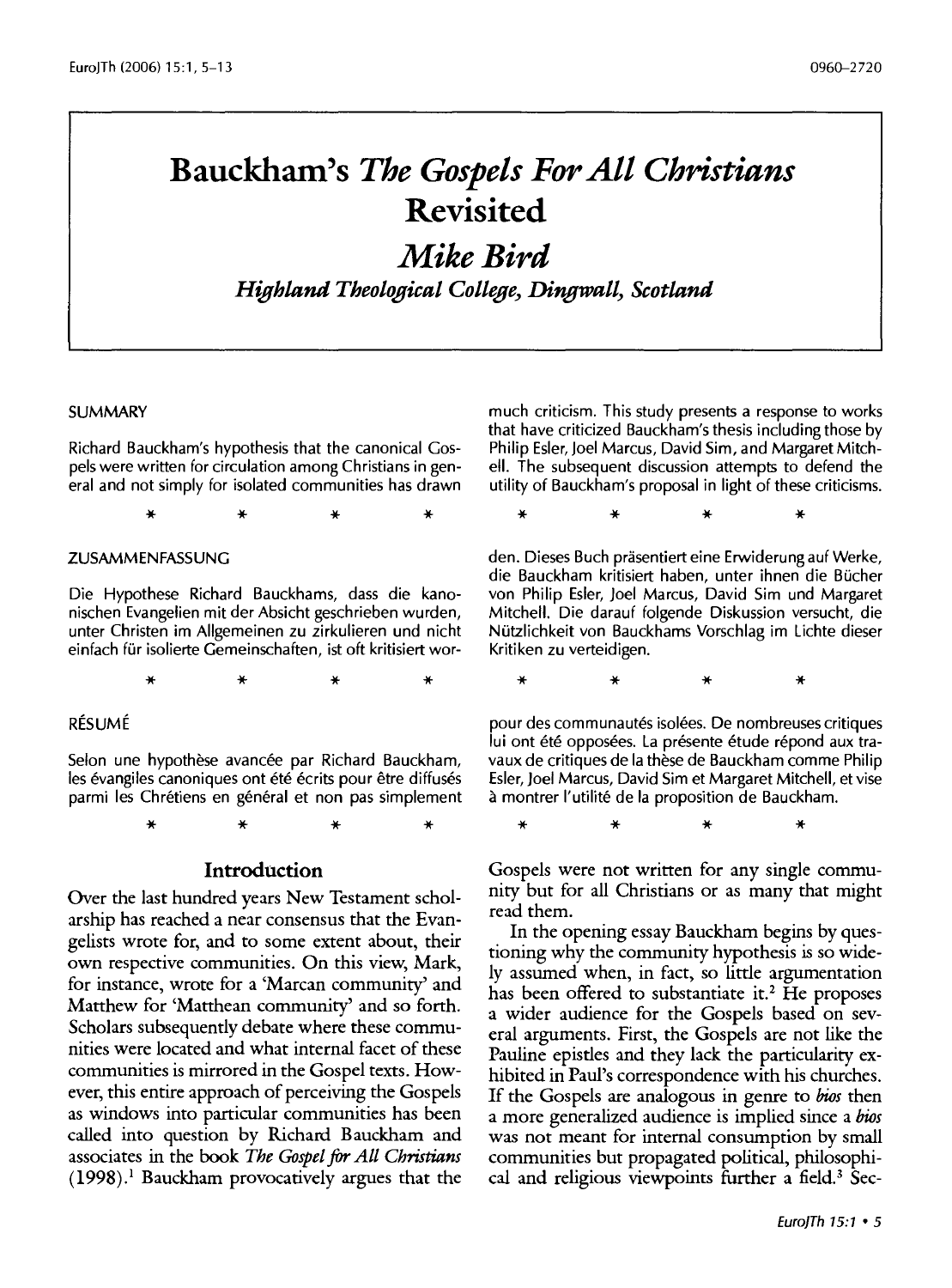ond, Bauckham asserts that the early Christian movement did not comprise isolated enclaves of believers, but made up 'a network of communities with constant, close communication among themselves'.4 The mobility of Christians in the Roman Empire, especially among its leaders, meant that authors would have known, if not expected, their works to come into contact with several Christian groups. The wide circulation of literature and exchanges of communication between churches lends credence to this proposal, as does the fact that Matthew and Luke (perhaps also John) had copies of Mark at their disposal.<sup>5</sup> Bauckham concludes that 'the idea of writing a Gospel purely for the members of the writer's own church or even for a new neighboring churches is unlikely to have occurred to anyone'.6

Bauckham was not the first to postulate a general audience intended for the Gospels.? Nevertheless, Bauckham has renewed and invigorated the debate and his proposal has been welcomed in some quarters.<sup>8</sup> At the same time the community hypothesis is quite robust and remains firmly entrenched in Gospel scholarship. Bauckham has not convinced everyone and in fact several criticisms have been leveled against his thesis.<sup>9</sup> In view of that, the aim of this study is to demonstrate the viability of Bauckham's proposal in light of these criticisms.

#### **Philip Esler**

The first major response to Bauckham and *Gospel*  for *All Christians* was from Bauckham's St Andrews colleague Philip Esler. 10 Esler's main arguments are that modern authors are culturally distant from the first century Jesus-movement. As such, modern authors (like Bauckham and company) run the risk of ethnocentrism and anachronism in projecting modern ideas of reading and publishing onto the first-century Mediterranean environment. A sociolinguistic approach recognizes the cultural horizons and group-dynamics of antiquity and avoids this error.<sup>11</sup> On Esler's view it is a sociolinguistic 'instinct' that the Gospels must be attached to a community of some form where the Evangelists related the Jesus tradition to their context.<sup>12</sup> According to Esler, the fact that Luke and Matthew re-write Mark is evidence that they repudiated his work and that they did not want their own Gospels 'savaged' as Mark's Gospel was. 13 Esler admits that although the Gospels were composed for their own communities the Evangelists may have 'contemplated the possibility that it would travel further afield ... and even supplant the unsatisfactory Gospels of others'. Such a process Esler terms 'colonisation' where 'one group thinks that it has the truth and it is important to get other Christian groups to adopt it'. 14 Esler rejects the analogy with *bios* for the Gospels' distribution since the Greco-Roman bioi were composed for the elite echelons of society. a situation different from the Jesus-movement.

In the same journal, Bauckham responds with a brief but penetrating riposte. 15 I shall briefly summarize his response and add a few counter-arguments of my own. Bauckham notes that a Gospel shaped in accordance with the faith of the Evangelist's community is entirely consistent with his scheme, as it does not disallow the possibility that he wrote also for Christians beyond his own community. Despite the value of sociolinguistic approaches, Bauckham asserts that Mediterranean anthropology provides no fitting analogy for the social phenomenon of early Christianity. I would add the words of Robin Lane Fox, who protests that histories of early Christianity usually tell a story of unimpeded growth and omit the complexities of its emergence, but nevertheless states: 'Christians spread and increased: no other cult in the Empire grew at anything like the same speed, and even as a minority, the Christians' success raises serious questions about the blind spots in pagan culture and society.'16 This shows the dangers of trying to force sociolinguistic models onto a movement for which no precise analogy exists. Bauckham refuses to accept the dichotomy of choosing between either sociological views of group dynamics or modern individualism, as if these were the only options. In defence of Bauckham I would add, first, that Esler's rejection of *bios* as an analogy for the dissemination of the Gospels is premature. It is perhaps true that works like Tacitus' *Agricola* was composed for political elites, but this remains a fairly broad target audience as it could encompass any person of the upper classes who were interested in the events of Domitian's life. If one presses Esler's logic do we need to posit a 'Tacitean community'?<sup>17</sup> In any event, the sheer expense of writing materials in the ancient world (especially a two-volume work like Luke-Acts) and the fact that the Evangelists wrote in a prestige language like Greek as opposed to local languages (which would be more suitable for purported local traditions) suggests that the Evangelists deliberately wrote as part of the literary and cultural elite thus the analogy with the *bioi* holds. Perhaps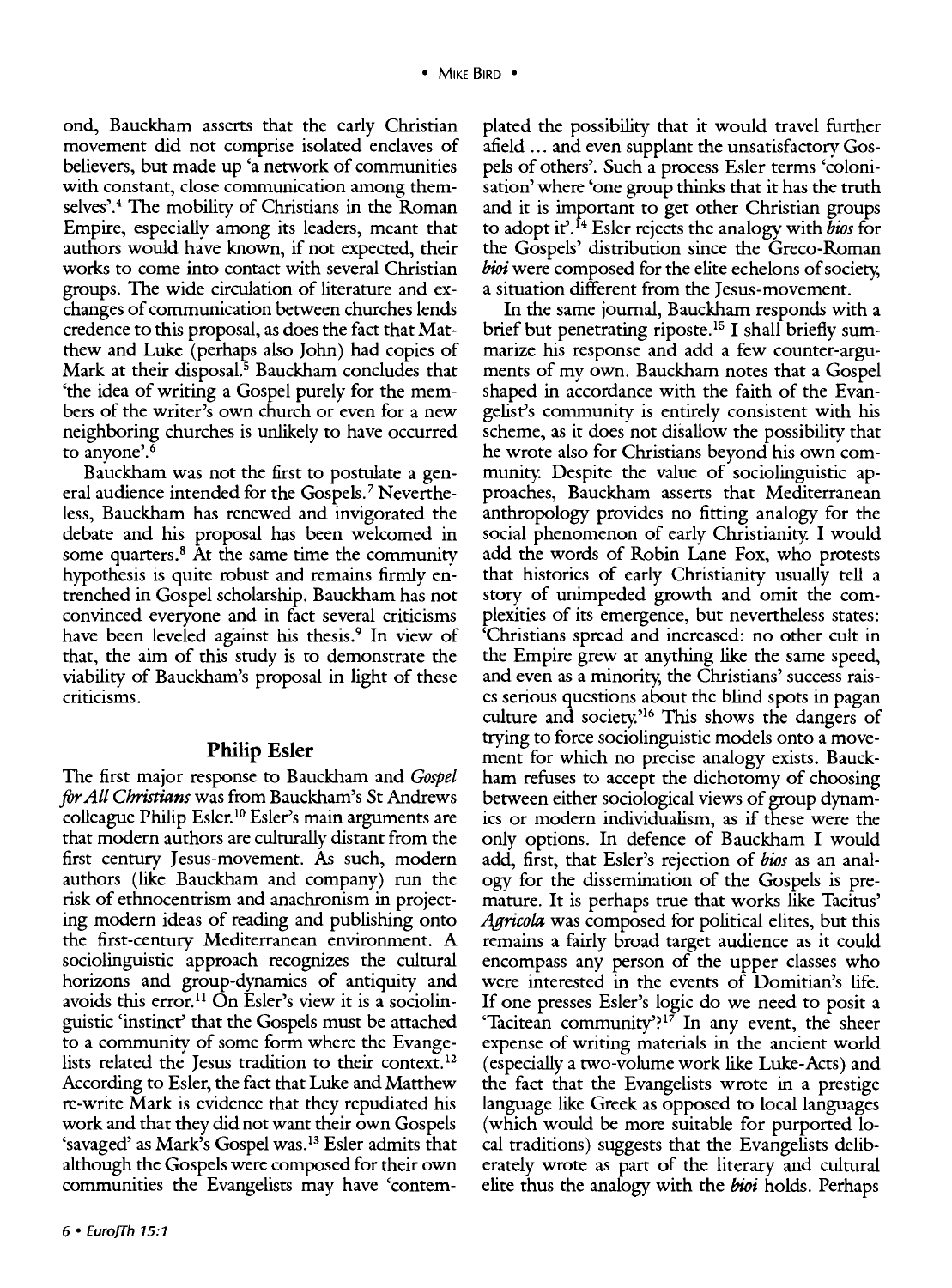the Evangelists even wanted to sound elitist and promote the authority of their Jesus-stories in the wider Christian movement. Second, Elser's sociolinguistic 'instinct' about the link between Gospel and community sounds a lot like an assumption in desperate need of testing. Third, Esler cannot have it both ways about the circulation of the Gospels. He asserts that Matthew and Luke would not want their Gospels to circulate and risk being 'savaged' as Mark was, but then allows the possibility that Matthew and Luke may have wanted to distribute their works widely so as to colonize competing Christian groups. Fourth, Esler's reference to the diversity of the Gospels is always in negative terms and not, as is at least plausible, in complimentary and irenic terms.

#### **Joel Marcus**

Joel Marcus contests Bauckham's proposal for several reasons. 18 First, Marcus denies that writing is always a substitute for presence when the Gospel of Mark could have been written to preserve traditions in the face of potential death and to shape an audience through the repeated performance of the Gospel in the hope that 'its deeper secrets of structure and meaning' may be revealed.<sup>19</sup> Why this concern has to be restricted to a 'Marcan community' and not to all Christians in general is never stated.

Second, Marcus proposes that the diversity of the Gospels implies local support for each of Gospels since their very survival against each other was contingent upon local support.<sup>20</sup> Although the plurality of the Gospels posed a certain theological problem for the early church and was approached variedly (e.g. Gospel harmony by Tatian in the *Diatessaron,* formulating a truncated version of Luke by Marcion, or allegorizing the quality of 'four' by Irenaeus ), we do not find evidence in the New Testament and beyond of competition between the canonical Gospels that Marcus proposes. To the contrary, it was the wide circulation of the Gospels in the churches that was instrumental in their canonization.

Third, Marcus cites several Jewish and Christian works (e.g. *Epistle of Aristeas, ]oseph and Aseneth,*  and *The Teaching of Addai)* to show that writing does necessarily imply absence. 21 Yet *Aristeas* and *Joseph and Aseneth* are works that deal with contentious topics, and interest in their resolution would not be confined to Jews living in Alexandria. The question of the authority of the Septuagint *(Ari-* *steas)* was relevant to the entire Greek-speaking Diaspora. The issue of accepting proselytes, racial intermarriage and advancing in the echelons of Roman society was likewise an issue for all Jews in the Greek-speaking cities (Joseph and Aseneth). Moreover, the primary purpose of Bauckham's contrast of the Gospels and Paul's letters is not to advocate that writing is only ever a proxy for oral communication, but to deny that the Gospels are concerned only with addressing the situation and needs of a single community in the same sense that Paul's letters were.

Fourth, Marcus appeals to local traditions in Mark, such as the reference to Rufus and Alexander (Mk. 15:21), that make it difficult to view Mark as an encyclical text. 22 Even if Rufus and Alexander were not figures widely known in the early church (hence Matthew and Luke's omission), local colouring does not necessarily imply that the document was restricted to a localized audience.

## **David Sim**

David Sim criticizes Bauckham's hypothesis and reasserts the validity of Gospel communities. 23 Sim misrepresents Bauckham when he describes Bauckham as believing that the Gospels were written for 'each and every Christian church'<sup>24</sup> but elsewhere acknowledges that Bauckham's view is that the Gospels 'were designed for any and every Christian community *to which they may have circulated'. <sup>25</sup>* This is a subtle difference and only the latter view is true of Bauckham.

In the first part of his article Sim questions Bauckham's argument on several grounds. Sim levels that the charge that Bauckham's evidence is circumstantial and it depends on the nature of his claims about the Christian movement. He objects that Bauckham's observations about the Gospels are generalizations and not based on the internal evidence of the Gospels. 26 Unfortunately the internal evidence often cited in favour of a Gospel community is circular, depends upon allegorical readings of the text, and are grossly speculative. C.C. Black correctly notes that Mark's Gospel is less *descriptive* of its original readers than it is *prescriptive* for a certain theological stance.<sup>27</sup> In contrast, Bauckham's evidence is that of a literary artifact and what the phenomenon of its distribution informs us of its purpose.

Another facet of Bauckham's argument that Sim rejects is that there was no such a thing as the early Christian worldwide movement.<sup>28</sup> Sim pos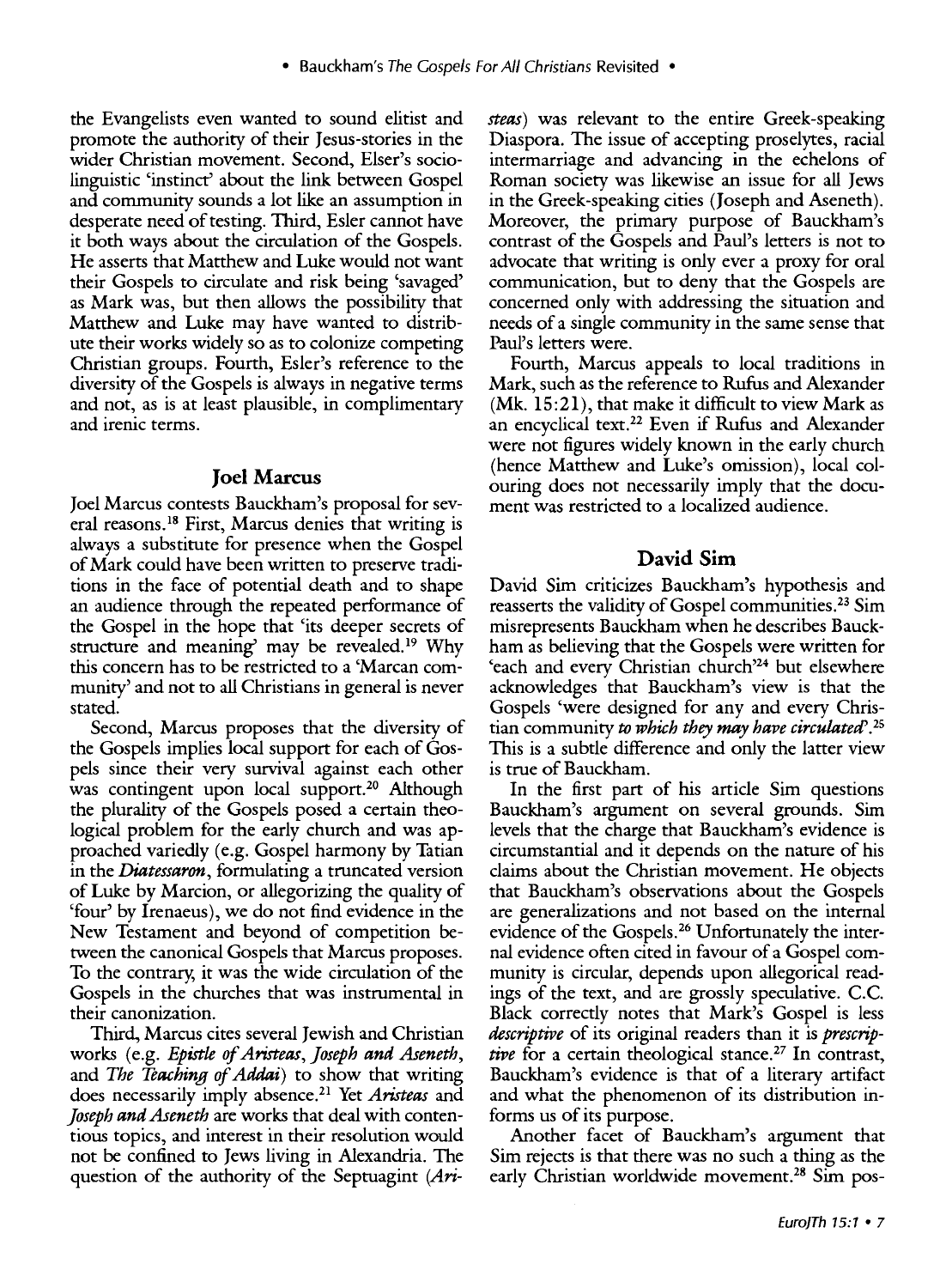its an overarching disunity within the early church between Paul and the Judaizers that negates any notion of worldwide Christian movement. Sim writes:

In light of the diverse and polemical nature of the early Christian factions, it is extremely improbable that any follower of Jesus the Christ would have classified the world, as Bauckham implies they did, simply into Christian and non-Christian. At the very least they would have divided the Christian category between true Christians and nominal but false Christians.29

The ramification of this for the Evangelists in Sim's view is that they would have written only for those Christians who shared their particular traditions. But this argument can be rebutted on several grounds: ( 1) The status of Gentiles and the means of their entrance into the church (as indicative of Christian disunity according to Sim) was resolved by 70 CE and issues like circumcision are significantly absent from the Gospels. (2) Sim appears to assume that all forms of diversity connote rivalry, conflict and opposition, which does not follow. Despite the axiomatic assumption in New Testament research that 'diversity' has strictly negative connotations of disunity, diversity can equally mean 'different but not incompatible' or 'disagreeable but not hostile'. Perhaps Peter Bolt's suggestion of 'complexity' might be a more appropriate term to use.<sup>30</sup> (3) There is one text which explicitly divides the world into Christian and non-Christian groups. In 1 Cor. 1:18-24, Paul contrasts believing Jews and Greeks with unbelieving Jews and Greeks. This is evidence of the overall unity of Christians over and against the unbelieving world, and the Christians included here a unified body comprising *Jews and Gentiles.* ( 4) Another factor is that diverse Christian groups did share many traditions in common: the Jewish Scriptures, the Jesus tradition, and general Christian paranesis. Luke and Matthew share a common tradition in Q and Mark as sources for their Gospels. If we accept Sim's premise that the Gospels were written only for those groups who shared their tradition, one could easily imagine Luke writing for a 'Matthean Community' or Matthew for a 'Lucan community' since they share a tripartite tradition of Jewish Scripture, Q and Mark. (5) Sim overlooks that there already was a precedent for a worldwide religious movement: Judaism. Judaism was just as schismatic and fragmented as many allege the early Christian movement to have been. Several commentators go so far as to speak of Judaisms rather than Judaism.31 Even given this diversity, the Jews still had a sense of corporate identity and their unity can be construed in a variety of ways including 'pillars of Judaism',<sup>32</sup> sharing a common 'story, symbol and praxis<sup>333</sup> or 'web of social and religious commitments'. 34 Several Jewish authors, no doubt aware of the varieties of Jewish belief, employ the singular designation 'Judaism' *(Ioudaismos)* without hesitation (2 Mace. 2:21; 8:1; 14:38; 4 Mace. 4:26; Gal. 1:13-14).35 The Christian movement's sense of corporate identity was largely inherited from its parental religion and the distinctive ethos of the first Christians was borne out of a particular brand of messianism expressed in devotion to Jesus the Christ.

Additionally, Sim contends that rival Christian factions had little contact with each other.<sup>36</sup> Mark's Gospel, which arguably stems from Pauline Christianity, has come to be in the possession of Matthew who represents a form of Jewish Christianity. Whereas scholars since F.C. Baur have postulated two competing Pauline and Petrine missions in the early church, the entire notion of distinct 'Pauline churches' has recently been called into question by David Horrell's 2005 British New Testament Conference paper 'The Letters to All Christians? Were There Pauline Churches?' As the title suggests, Horrell derives the impetus for his paper from Bauckham, and he argues that despite the diversity in the early church one cannot assume that the differences were necessarily 'embodied in distinct communities, factions, or churches'. 37 I would add that Paul and Pauline sympathizers were in correspondence with churches that were either suspicious of Paul or hostile to him, most notably of all, Rome (Rom. 3:7-8; 16:1-16).<sup>38</sup> Paul also expresses a surprising sense of solidarity and compassion for churches that he was in opposition to. In 1 Thess. 2:14, Paul praises the Thessalonians for being imitators of the churches of Judea as the Thessalonians have experienced a comparable persecution. In Rom 15:27, Paul considers the Gentile Christians to have an obligation to meet the physical needs of Jewish Christians in Jerusalem. This idea of solidarity in persecution and compassion for the needy between Jewish and Gentile churches suggests a sense of shared identity, though it certainly does not imply a uniformity of convictions.

Sim rejects the idea that Matthew and Luke intended their Gospels to circulate as widely as Mark. Sim goes on to say that Matthew and Luke believed that Mark was wrong and that they radically altered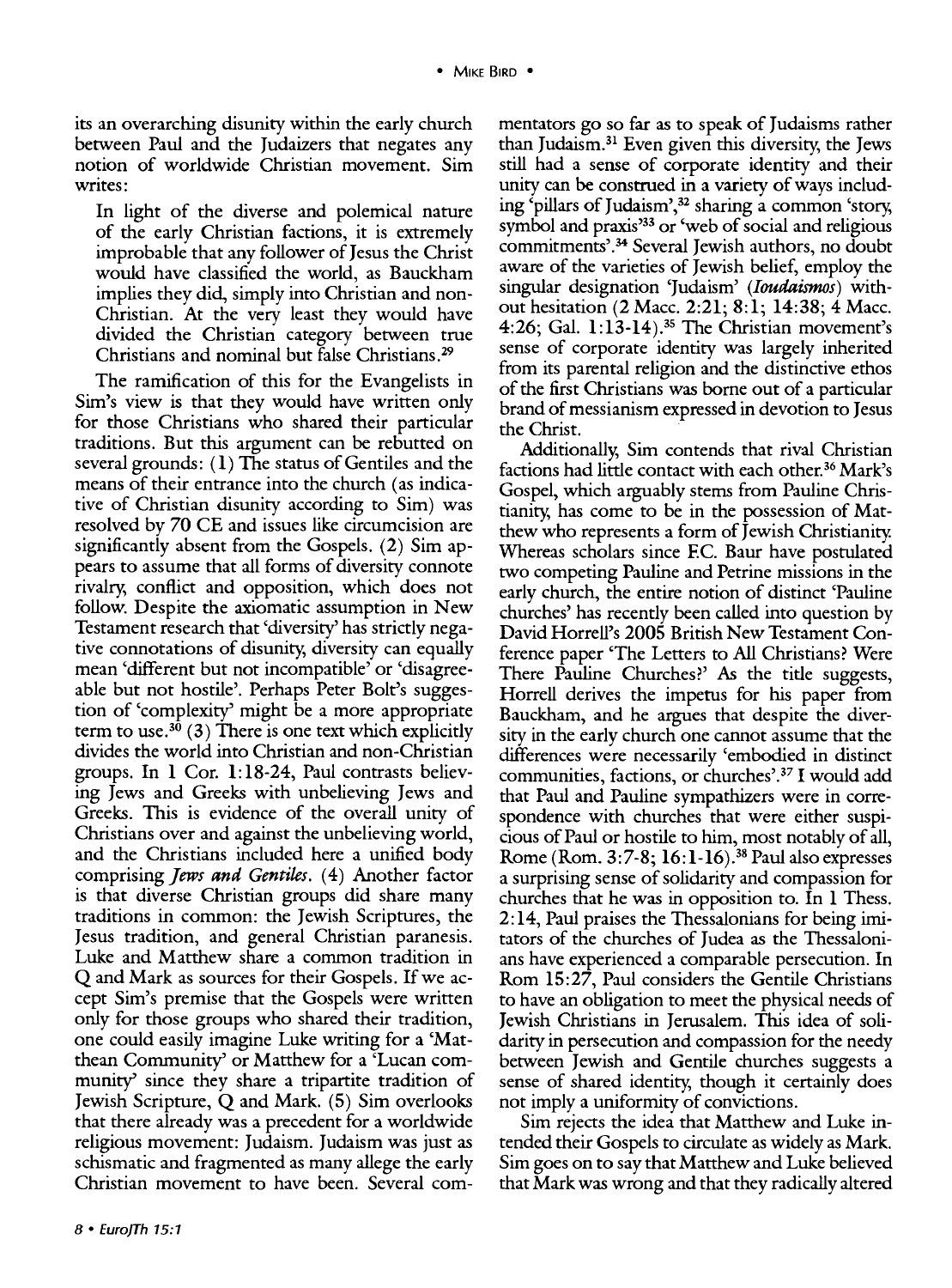Mark's perspective to suit their own agendas.<sup>39</sup> There is no question that Matthew and Luke edit, alter and smooth out Mark at times, but alteration does not necessarily mean repudiation. Luke and Matthew incorporate approximately 95% of Mark into their own narratives and in many cases follow his text word for word – hardly indicative of a renunciation. Sim suggests that Matthew and Luke did not want their Gospels to circulate widely because they did not want their work to be misinterpreted or re-written in the same manner as Mark's had been. Apart from the fact the Sim still does not explain how it was that Matthew and Luke came to possess a copy of Mark, his own premise could lead to the opposite conclusion. Precisely because Luke and Matthew disagreed with Mark they wanted their narratives to circulate just as widely to compete with what they thought was an aberrant story ofJesus (i.e. Esler's idea of'colonisation').

The genre of a Gospel as *bios* is dismissed by Sim as evidence for an indefinite readership. 40 But a genuine analogy with Greco-Roman biography seems validated when the Gospels, like *bios,* are concerned with narrating the major events of the protagonist's life and encouraging the cultivation of the protagonist's virtues among a wide audience. Sim's reference to the *Gospel of Thomas* and other Jewish Christian Gospels as being indicative of a narrowly designed readership is unconvincing. *Thomas* is a different literary genre from the canonical Gospels, with a distinct absence of narrative and no interaction with the Jewish Scriptures.<sup>41</sup> If *Thomas* is dependent upon the canonical Gospels, as many believe, then *Thomas* may even constitute the earliest known evidence of use of the fourfold Gospel collection.42 That the author of *Thomas*  came into contact with all four canonical Gospels ea. 125-60 CE, is inconceivable apart from Bauckham's theory of Gospel circulation. How did *Thomas* access documents or traditions from a Marcan community, a Lucan community, a Matthean community and a Johannine community if these communities were not in contact with each other?

Little is known about the origination and dissemination of the Jewish Christian Gospels from which to infer target audiences. The Jewish-Christian Gospels were probably composed for Nazarenes or Ebionites wherever they were  $-$  a plausible hypothesis given that the Ebionites had congregations in places such as Cyprus and the Trans-Jordan.43 The fact that most of the Jewish Christian Gospels rely on canonical Matthew *(Gospel of the Hebrews* is a possible exception) signifies their interaction with other Jewish Christian groups that were positively disposed towards Gentile Christians.<sup>44</sup>

In the second half of the article, Sim constructs a positive argument for assigning communities to each of the Gospel. He advocates that the existence of these communities is 'a perfectly justifiable assumption' given that productions of the Gospel required painstaking activity of composition and reflection in a communal environment.45 Granting this assumption, which is disputable itself, there is no guarantee that a document written 'in' a community was necessarily written 'for' that community and even 'about' that community. Sim is aware of this objection and tries to substantiate his point by inferring that the theological divergences between the Gospels and their use of special traditions indicate that the Gospels were composed in independent churches that were geographically removed from each other. 46 However, I fail to see how theological divergences require geographical dislocation. Groups with radically different theological perspectives could easily co-exist in the same city (as I write this article  $\Gamma$ m overlooking a street that contains a Church of Scotland, a Catholic church, and a Scottish Episcopalian church in the space of 100m). And why the *Sonderquellen* of 'L' and 'M' require independent localities is anybody's guess. If, as Kim Paffenroth has argued, 'L' was written by Jewish-Christians in Palestine between 40-60 CE,47 how is it that Luke, somewhere in the wider Mediterranean, has gained access to this source and has been able to use it for a Gentile audience? If sources were limited to locations, how is it then that Matthew and Luke have gained access to *both*  Mark and Q? The fact is that written traditions were not limited by location, but circulated widely just as Bauckham has suggested. Sim's contention that the Gospels were formed on the basis of'local traditions' is therefore indefensible.48

Sim's final argument is that the particular theological emphases of the Gospels (e.g. Mark and suffering, Matthew's polemic against the Pharisees) are best explained by recourse to separate communities.49 There is no denying these differences, but the default setting of explaining them by separate communities is only one possible solution.

## **Margaret Mitchell**

From a different perspective Margaret Mitchell surveys patristic literature and identifies authors who ascribed both local and universal audiences to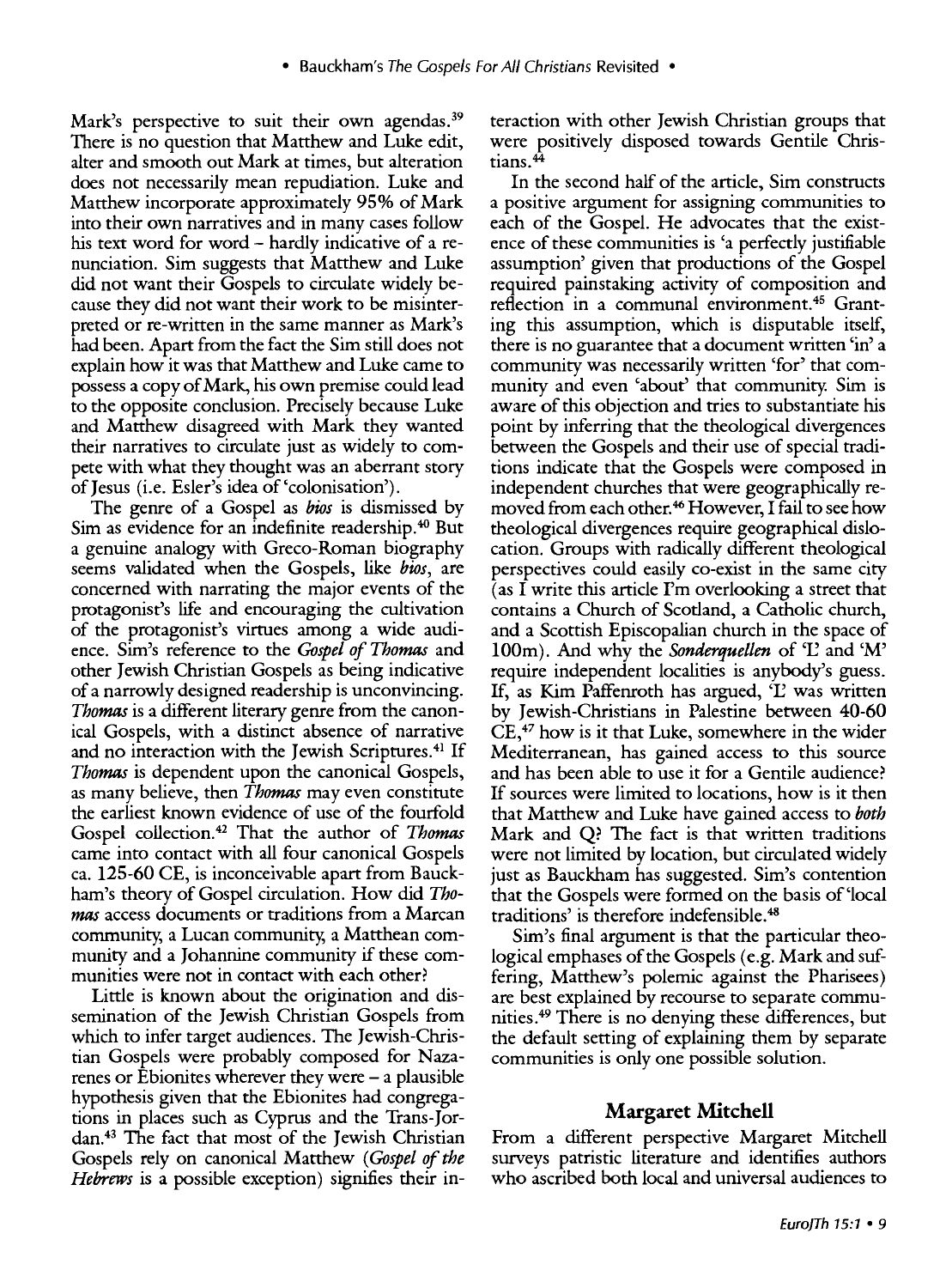the Gospels.<sup>50</sup> Mitchell offers a stringent critique of Bauckham's method and presuppositions as well as noting how patristic authors wrestled with a dialectic tension between the specific and indefinite readers of the Gospels. For her, this demonstrates that the earliest exegetes did not think that the Gospels were composed for all Christians.

She contends that Bauckham's decision to limit his study to the canonical narratives brackets out the diversity in early Christian literature.<sup>51</sup> Furthermore, several of the extra-canonical Gospels nominate specific audiences or promulgators (e.g. *Gospel of the Hebrews, Gospel of the Egyptians,* and *Gospel of the Nazarenes* etc).52 Thomas Kazen argues similarly that the extra-canonical Gospels are no less sectarian than the canonical Gospels and that both were intended for liturgical use in a cluster of likeminded churches.<sup>53</sup> In response, however, the extra-canonical Gospels are later creations dependent on the canonical Gospels. They were written by groups largely on the fringes of the early Christian movement and were never serious contenders for the status of 'Scripture' among the wider church. The canonical Gospels won the day not due to the suppression of rival groups that composed their own literature, but because the canonical Gospels were used widely in the churches and connected the story of Jesus to the story of Israel. The gnostic Gospels like *Thomas* were composing literature for a new religion that disconnected Jesus from Israel's sacred traditions. 54 Kazen may be right that *Thomas* and Matthew are both sectarian,55 but in radically different contexts. Matthew seeks to establish a place for the Christian movement vis-a-vis Judaism, whilst *Thomas* seeks to establish a place for Christian-gnosticism vis-a-vis other Christians. That makes *Thomas* an intra -Christian sectarian writing. Also the Jewish Christian Gospels were probably intended for all Jewish Christians. In the case of the *Gospel of Peter* we can only speculate as to its origin and reception, but it may have intended to circulate widely as the canonical Gospels as evidenced by its use in Antioch and Egypt.<sup>56</sup> In sum, some extra-canonical Gospels (like *Thomas)*  were intended for a limited readership and that is attributable to their intra-Christian sectarian tendency. Other extra-canonical Gospels were meant for wide circulation (Jewish Christian Gospels and *Gospel of Peter)* largely out of imitation of the canonical Gospels. Bauckham is quite right then to focus on the canonical Gospels, as they alone came to be regarded as the couriers of the apostolic tradition about Jesus despite the diversity inherent

within their portraits and the problems posed by their plurality.

Second, Mitchell believes that Bauckham does not adequately show how the existence of a 'world wide Christian movement' comports with the fact that there were various versions of Christianity and that the Gospels may have be tailored towards such versions.<sup>57</sup> It is precisely the ability to embrace unity and diversity within the Christian movement that is the genius of Bauckham's proposal. For instance, the Gospel of Mark arguably stands in relation to Pauline Christianity since Mark gives special emphasis to Christ's death, particularly its redemptive significance (Mk. 10:45; 14:22-25; Rom. 3:21-25; 1 Cor. 11:23-26); his view of the Law seems thoroughly Pauline (Mk. 7:19; Rom. 14: 14); his use of the term euOagge/lion is similar to Paul (Mk. 1:1, 15; 8:35; 10:29; 13:10; 14:9; Rom. 1:1-4, 16-17; Gal. 1:6-9; 1 Cor. 15:1-2); and his emphasis on Jesus feeding the children of Israel 'first' parallels Paul's emphasis on the priority of Israel (Mk. 7:27; Rom.  $1:16$ ; 15:8).<sup>58</sup> The Gospel of Mark was used as a template by Matthew who belongs to a form of'Jewish Christianity', and by Luke who arguably represents a form of post-Pauline 'Hellenistic Christianity'. The question of a relationship between Mark and John is notoriously difficult to resolve, but there is a reasonable probability that the Gospel of John knows of Mark and builds upon the Marcan Gospel even if it takes the story in a new direction as a manifesto for 'Johannine Christianity<sup>2,59</sup> In this case the circulation and utilization of the Gospel of Mark demonstrates how, even amidst the conflicting diversity of the Christian movement (cf. Gal. 2:4, ll-14; Phil. 3:2; 1 Jn. 2:18-25; Jude 4, 8-16; Rev. 2:2, 14-16, 20- 23), 'Pauline Christianity' interfaced with 'Jewish Christianity', 'Hellenistic Christianity' and 'Johannine Christianity'. This interface was mostly positive in that the Gospels posterior to Mark have not repudiated Mark's narrative christology, but have largely repeated his material, followed his outline, updated the story to suit their own interests, and expanded his account where Mark's interests met their own. This indicates that Mark's Gospel was indeed tailored for communities beyond his own immediate circle.

Third, Bauckham admits that the Evangelists had different understandings of Jesus and Mitchell complains that production of the Gospels in different localities might explain this distinctiveness. <sup>60</sup> This may well be the case, but locale is only one factor that can contribute to distinctiveness, and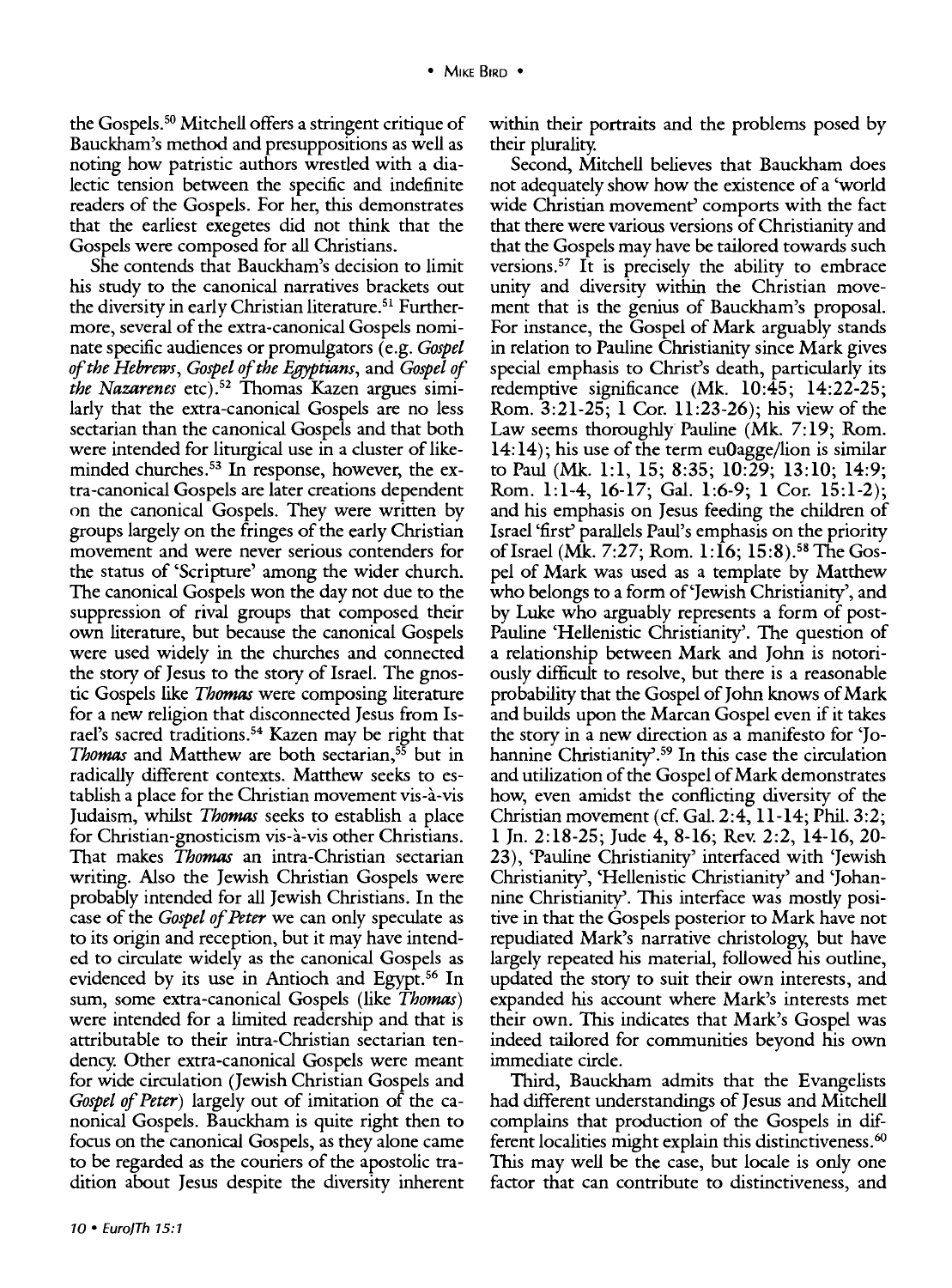it is almost impossible to prove that locale was hermeneutically determinative for any element of the Evangelist's individual viewpoint.

Mitchell raises several other objections against Bauckham's thesis, and since they relate to her description of how patristic authors understood the Gospel audiences I shall broadly address that facet of her argument. Mitchell raises the valid point that patristic authors did attribute to the Gospels particularistic audiences. Even so, I fail to see how this impugns Bauckham's argument that the Evangelists wrote for a broad audience. Mitchell's detailed inquiry into patristic Gospel criticism is no more than a *Wtrkungsgeschicte* of how the Gospels were understood in the early centuries of the common era and provides no evidence of who the intended flesh and blood readers were. She makes this point explicitly: 'The point for our purposes ... is not to argue that this tradition is historically accurate, but to insist that it does represent what some early church readers *thought* about the origins of the gospels (in this case, Mark).'61 The statement from Papias referring to the origins of Mark (Eusebius, *Hist. Eccl.* 3.39.15) is the source most likely to convey a kernel of historical information, but that is only going to convince one side of the debate about Mark's origins since proponents of the Galilee/Syria view reject all the arguments from patristic traditions.

Mitchell labours the point that that Bauckham was wrong to assert that 'all readers without exception before the mid-twentieth century missed the (alleged) hermeneutical relevance of the Matthean community to the interpretion of Matthew'.<sup>62</sup> Nowhere does Bauckham deny that readers prior to the twentieth century were aware of traditions of locality, rather his point is that the particularity assigned to the Gospels did not carry the hermeneutical baggage that modern authors assign to these purported Gospel communities. Mitchell's attempt to identify particularized audiences as having hermeneutical significance for patristic interpreters  $(e.g. John Chrysostom)<sup>63</sup> confuses hermenelities$ with apologetics. Associating the Evangelists with particular figures or places (e.g Mark in Rome with Peter) anchored the Gospels in apostolic testimony, and accounted for the plurality of Gospels and divergence in details. Apart from apologetic cameos, audiences were not invoked in order to provide a hermeneutical grid through which the details of the Gospel were interpreted.

A further problem is that some of the patristic authors whom Mitchell cites in favour of limited audience prove the exact opposite. If, as several patristic authors insist, Matthew wrote for Jewish Christians (Eusebius, *Hist. Eccl.* 3.39.16; Origen, *Frag. in Matt.* 1.8) and Luke for Gentile Christians (Anti-Marcionite Prologue; Origen, *Frag.* Ex *comm. in Matt.* 1.19-20) then we are dealing with large groups of people spread across the Roman Empire and not isolated communities in one location. If patristic notions of particularity encompass all the Gentile Christians in the Greco-Roman world, one cannot help but think that the meaning of particularity is being stretched.

Finally, a detail worth noting is that the repeated objection that the Gospels might have been written initially for an immediate group of readers like a Christian house church or a Christian benefactor and his household and only then for wider circulation is wholly compatible with Bauckham's thesis. 64 The hypothesis does not demand the particular/ universal dichotomy that many impute to Bauckham. The centre of gravity of the *Gospel* for *all Christians* is that the literary phenomenon of the Gospels is not conducive to the type of intracommunity origination normally assigned to their origin given what is known of the circulation of Christian leaders and literature in the first-century.

#### **Conclusion**

Despite the criticisms leveled against Bauckham's *Gospel for all Christians* the hypothesis that the Gospels were written for both immediate supporters and for broad circulation is arguably sustainable. The common appeals to diversity in the early church and the non-canonical Gospels do not undermine the integrity of the notion that the Gospels were composed for audiences wider than any one specific community. What is more likely to me is that the Gospels were written to tell the story of Jesus for Christians in the Greco-Roman world.

#### **Notes**

- 1 Richard Bauckham, ed., *The Gospel* for *All Christians: Rethinking the Gospel Audiences* (Grand Rapids, MI: Eerdmans, 1998).
- 2 Richard Bauckham, 'For Whom Were the Gospels Written?' in *The Gospel* for *All Christians,* ed. Richard Bauckham (Grand Rapids, MI: Eerdmans, 1998), pp. 9-48.
- 3 Bauckham, 'For Whom Were the Gospels Written?' pp. 26-30.
- 4 Bauckham, 'For Whom Were the Gospels Written?' p. 30.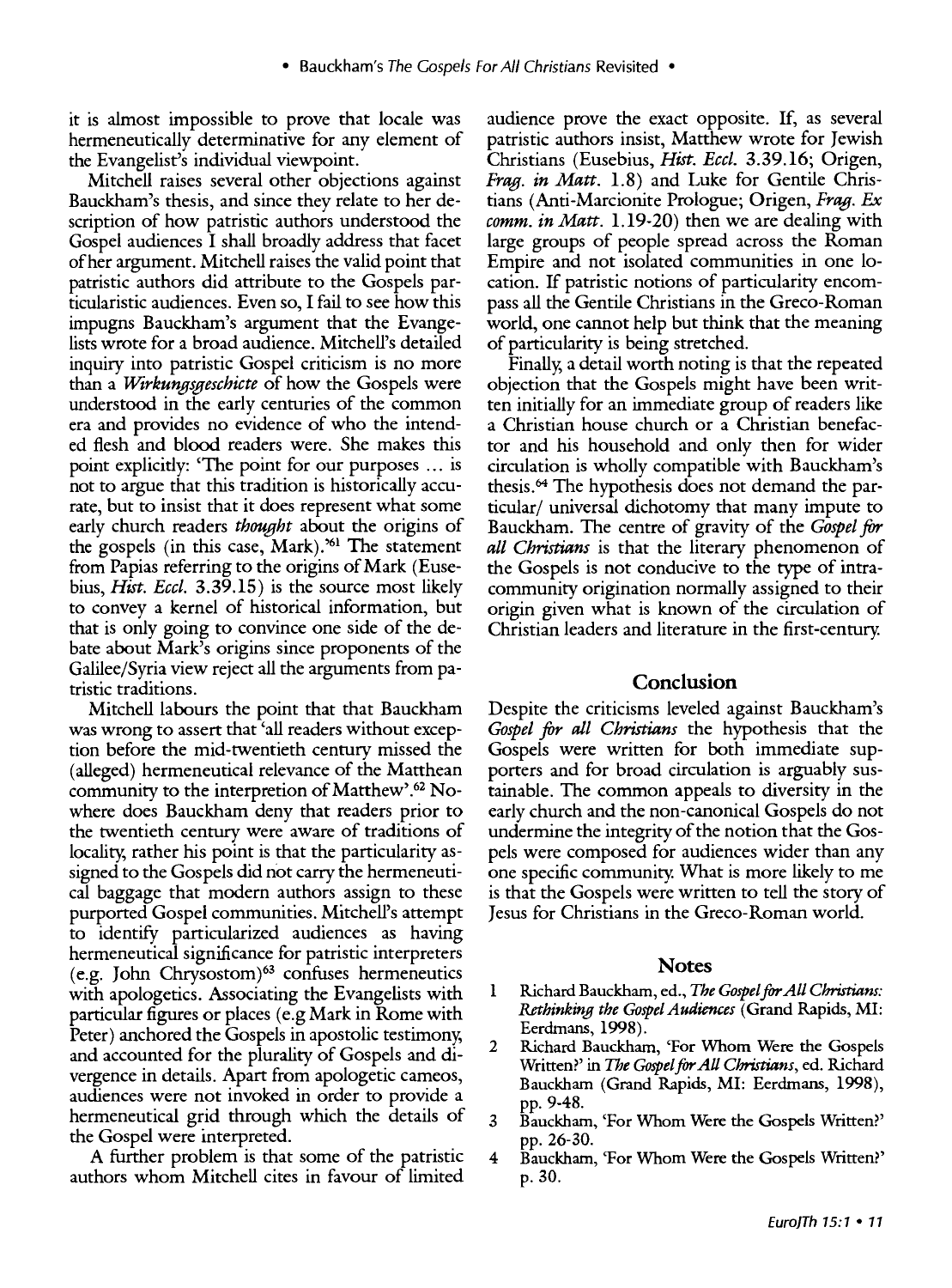- 5 Bauckham, 'For Whom Were the Gospels Written?' pp. 30-44.
- 6 Bauckham, 'For Whom Were the Gospels Written?' p.44.
- 7 Ralph P. Martin, *Mark Evangelist and Theologian*  (Carlisle: Paternoster, 1972), p. 79; Robert M. Fowler, *Loaves and Fishes: The Function of the Feeding Storeis in the Gospel of Mark* ( SBLDS 54; Chico, CA: Scholars, 1981), p. 83; Mary Anne Tolbert, *Sowing*  the Gospel: Mark<sup>3</sup>s World in Literary and Historical *Perspective* (Minneapolis: Fotress, 1989), pp. 53, 304-4; M.A. Beavis, *Mark's Audience: The Literary and Social Setting of Mark* 4.11-12 (Sheffield: Sheffield Academic Press, 1989), pp. 171-72; Bengst Holmberg, *Sociology and the New Testament: An Appraisal* (Minneapolis: Fortress, 199), pp. 124-25; H.E Gamble, *Books and Readers in the Early Church*  (New Haven: Yale University Press, 1995), p. 102; Martin Hengel, *The Four Gospels and the One Gospel of Jesus Christ* (trans. John Bowden; London: SCM, 2000), pp. 106-15.
- 8 See reviews in: J. Duff, Anvil 16 (1999), pp. 134-35; Paul Ellingworth, EQ 7l (1999), pp. 273-75; B.E. Bowe, *CurThM* 27 (2000), pp. 295; Craig L. Blomberg, *Themelios* 25 (2000), pp. 78-80; T. Baxter, *Evangel* 19 (2001), pp. 55; Mark Matson, *ResQ* 43 (2001), pp. 54-56. Other positive estimations can be found in Ben Witherington, *The Gospel of Mark: A Socio-Rhetorical Commentary* (Grand Rapids, MI: Eerdmans, 2001), pp. 28-30; R.T. France, *The Gospel of Mark* (NIGTC; Grand Rapids, MI: Eerdmans, 2002), p. 36; Thorsten Moritz, 'Mark, Book of,' in *Dictionary for Theological Interpretation* of *the Bible,* ed. Kevin J. Vanhoozer (Grand Rapids, MI: Eerdmans, 2005), p. 480.
- 9 For a survey of the debate see Edward W. Klink, 'The Gospel Community Debate: State of the Question,' *CBR 3* (2004), pp. 60-85 and Peter G. Bolt, 'Mark's Gospel,' in *The Face of New Testament Studies: A Surrey of Recent Research,* eds. Scat McKnight and Grant R. Osbome (Grand Rapids, MI: Baker, 2004), pp. 395-96; H.N. Roskam, *The Purpose of the Gospel* of *Mark in Its Historical and Social Context* (NovTSup 114; Leiden: Brill, 2004), pp. 17-22; Richard A. Burridge, 'Who writes, why, and for whom?' in *The Written Gospel,* eds. Markus Bockmuehl and Donald A. Hagner (Cambridge: CUP, 2005), pp. 110-12.
- 10 Philip E Esler, 'Community and Gospel in Early Christianity: A Response to Richard Bauckham's *Gospels for All Christians,'* SJT 51 (1998), pp. 235- 48.
- 11 Esler, 'Community and Gospel in Early Christianity', pp. 237-38.
- 12 Esler, 'Community and Gospel in Early Christianity', p. 239.
- 13 Esler, 'Community and Gospel in Early Christianity', p. 241.
- 14 Esler, 'Community and Gospel in Early Christianity', p. 242.
- 15 Richard Bauckham, 'Response to Philip Esler,' SJT 51 (1998), pp. 249-253.
- 16 Robin Lane Fox, *Pagans and Christians in the Mediterranean World from the Second Century A.D. to the Conversion of Constantine* (2d ed.; London: Penguin, 1986), p. 271.
- 17 Burridge, 'Who writes, why, and for whom?' pp. 114-15.
- 18 Joel Marcus, *Mark 1-8* (AB; New York: Doubleday, 1999), pp. 26-28.
- 19 *Marcus,Mark 1-8,* p. 26.
- 20 *Marcus,Mark 1-8,* pp. 26-27.
- 21 *Marcus,Mark 1-8,* p. 27.
- 22 *Marcus,Mark 1-8,* pp. 27-28.
- 23 David C. Sim, 'The Gospel for All Christians? A Response to Richard Bauckham,' *JSNT* 84 (2001), pp. 3-27.
- 24 Sim, 'The Gospel for All Christians?' pp. 4, 27.
- 25 Sim, 'The Gospel for All Christians?' p. 5; Bauckham, 'For Whom Were the Gospels Written?' pp. 10-11 (italics added).
- 26 Sim, 'The Gospel for All Christians?' p. 9.
- 27 C. Clifton Black, 'Was Mark a Roman Gospel?' *ExpT* 105 (1993), p. 39.
- 28 Sim, 'The Gospel for All Christians?' pp. 9-11.
- 29 Sim, 'The Gospel for All Christians?' p. 10.
- 30 Peter Bolt, 'Review: I. Howard Marshall, *New Testament Theology,' ExpT* 117 (2006), p. 166.
- 31 Robert A. Kraft and George W. E. Nickelsburg, 'Introduction,' in *Early Judaism and Its Modern Interpreters* (Atlanta: Scholars, 1986), p. 2.
- 32 James D. G. Dunn, *The Parting of the Ways Between Christianity and Judaism and Their Significance for the CharacterofChristianity* (London: SCM, 1991), pp. 18-36.
- 33 N.T. Wright, *The New Testament and the People of God* (COQG 1; Minneapolis: Fortress, 1992), pp. 215-43.
- 34 J.M.G. Barclay, *Jews in the Mediterranean Diaspora from Alexander to Trajan (323 BCE* -117 *CB)* (Edinburgh: T&T Clark, 1996), p. 442.
- 35 Cf. E.P. Sanders, Jewish Law from Jesus to the Mishnah (London: SCM, 1990), pp. 255-56; Richard Bauckham, 'The Parting of the Ways: What Happened and Why,' ST 47 (1993), pp. 137-38; Martin Goodman, *Mission and Conversion: Proselytizing in the Religious History of the Roman Empire* (Oxford: Clarendon 1994), p. 39; Barclay, Jews in the Medi*terranean Diaspora,* p. 401.
- 36 Sim, 'The Gospel for All Christians?' pp. 11-16.
- 37 An abstract of the paper is available on the intemet at: http://www.ntgateway.com/bnts/papers.htrnl.
- 38 It is the apparent reservations that the Romans have towards Paul that provides the background of Thomas Tobin's recent monograph *Paul)s Rhetoric in its Contexts: The Argument of Romans* (Peabody: